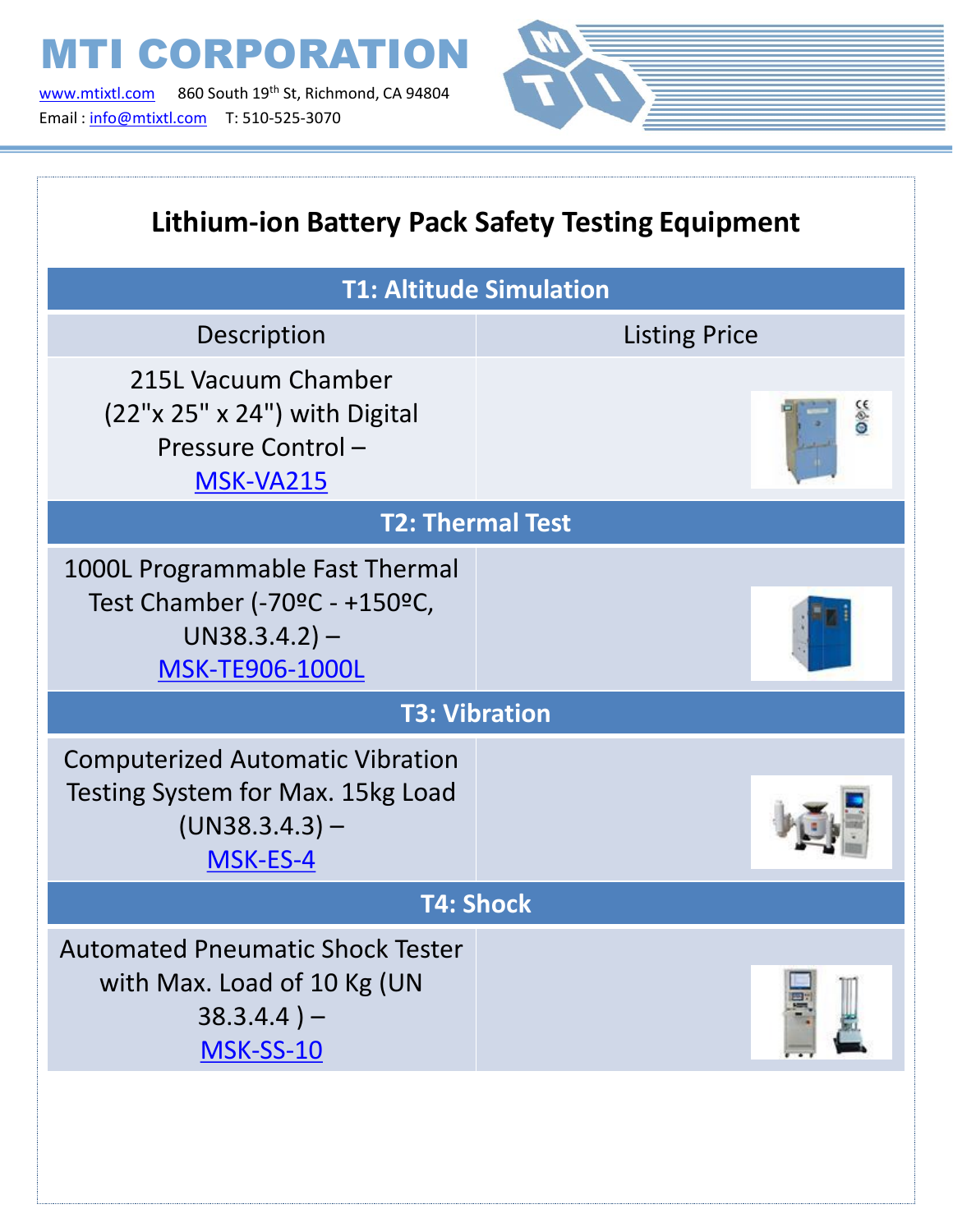[www.mtixtl.com](http://www.mtixtl.com/) 860 South 19<sup>th</sup> St, Richmond, CA 94804 Email : [info@mtixtl.com](mailto:info@mtixtl.com) T: 510-525-3070



| <b>Lithium-ion Battery Pack Safety Testing Equipment</b>                                                                                       |                      |  |
|------------------------------------------------------------------------------------------------------------------------------------------------|----------------------|--|
| <b>T5: External Short Circuit</b>                                                                                                              |                      |  |
| Description                                                                                                                                    | <b>Listing Price</b> |  |
| <b>Short Circuit Testing System with</b><br>Remote Control up to 1000A for<br><b>Rechargeable Batteries</b><br>$(UN38.3.4.5) -$<br>MSK-TE901-C |                      |  |
| T6: Impact / Crush                                                                                                                             |                      |  |
| <b>Gravity Impact Tester with Remote</b><br>Control & Free Fall Option for<br>Lithium Battery (UN 38.3.4.6 & IEC<br>$62133 -$<br>MSK-TE902-UL  |                      |  |
| <b>T7: Overcharge</b>                                                                                                                          |                      |  |
| 8 Channel Battery Analyzer (10A<br>30V per Channel) with Laptop &<br>Software for All Types of Batteries<br>& Packs-<br><b>BST8-10A30V</b>     | Wifi                 |  |
| Dual Explosion-Proof Box for<br>Battery Safety Test (20"x20"x20",<br>125L, UN38.3.4.7 & 8) -<br>MSK-TE903-UL                                   | <b>Seo</b>           |  |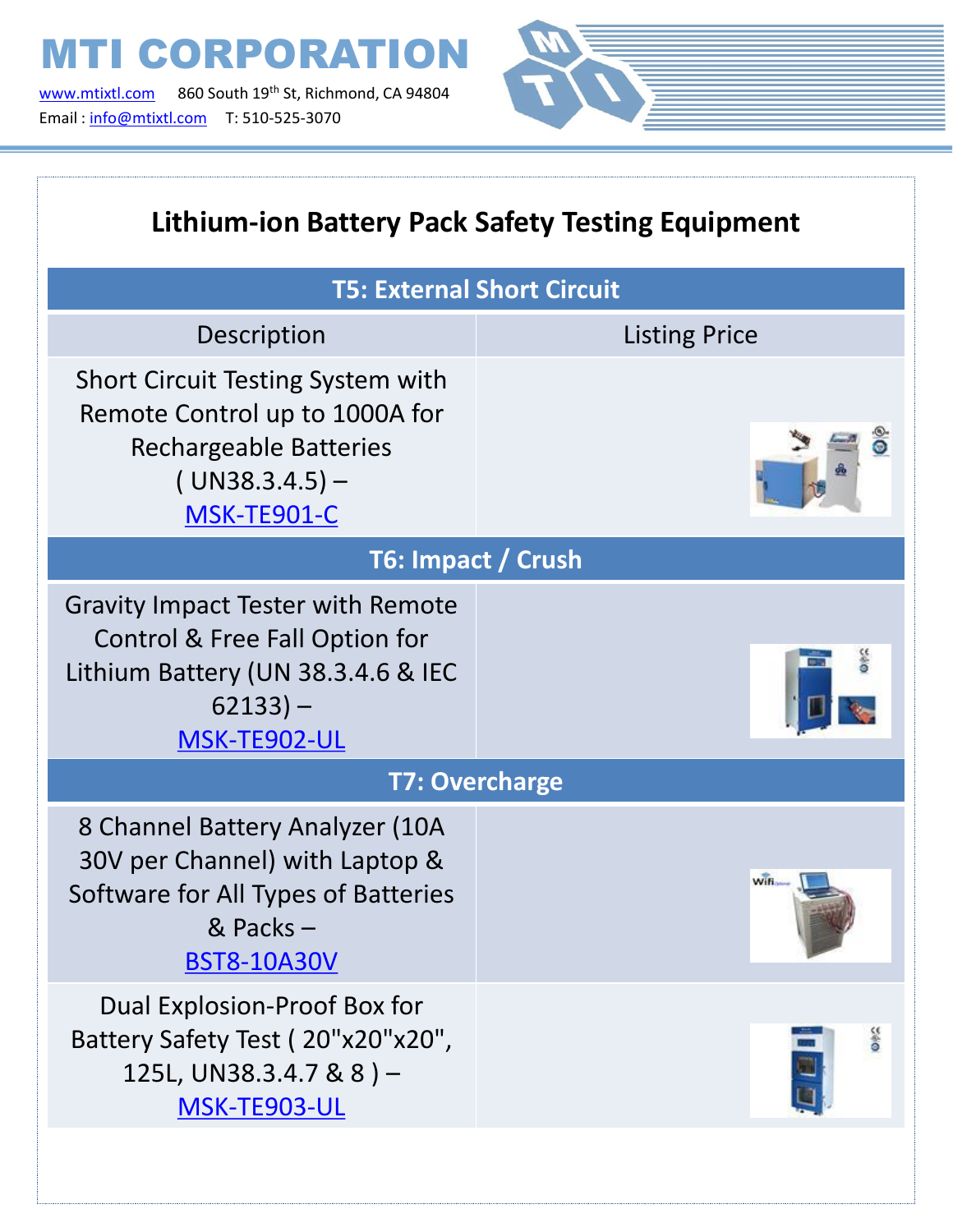[www.mtixtl.com](http://www.mtixtl.com/) 860 South 19<sup>th</sup> St, Richmond, CA 94804 Email : [info@mtixtl.com](mailto:info@mtixtl.com) T: 510-525-3070



| <b>Lithium-ion Battery Pack Safety Testing Equipment</b>                                                                                                  |                            |  |
|-----------------------------------------------------------------------------------------------------------------------------------------------------------|----------------------------|--|
| <b>T8: Thermal Abuse</b>                                                                                                                                  |                            |  |
| Description                                                                                                                                               | <b>Listing Price</b>       |  |
| Thermal Chamber (80L, 200° C<br>Max.) w/ 8 Channel Battery<br>Analyzer and Laptop & Software for<br>Battery Thermal Cyclic Test -<br><b>BPG-7082-BSTC</b> | CE<br><b>EL DE Anagent</b> |  |
| <b>T9: Nail Penetration</b>                                                                                                                               |                            |  |
| 20T Max. Horizontal Hydraulic<br>Driven Nail Penetration & Crushing<br>Tester for Larger Lithium-Ion<br>Battery $-$<br><b>MSK-TE935-H20T</b>              |                            |  |
| <b>T10: Sea Water Immersion</b>                                                                                                                           |                            |  |
|                                                                                                                                                           |                            |  |
|                                                                                                                                                           |                            |  |
|                                                                                                                                                           |                            |  |
|                                                                                                                                                           |                            |  |